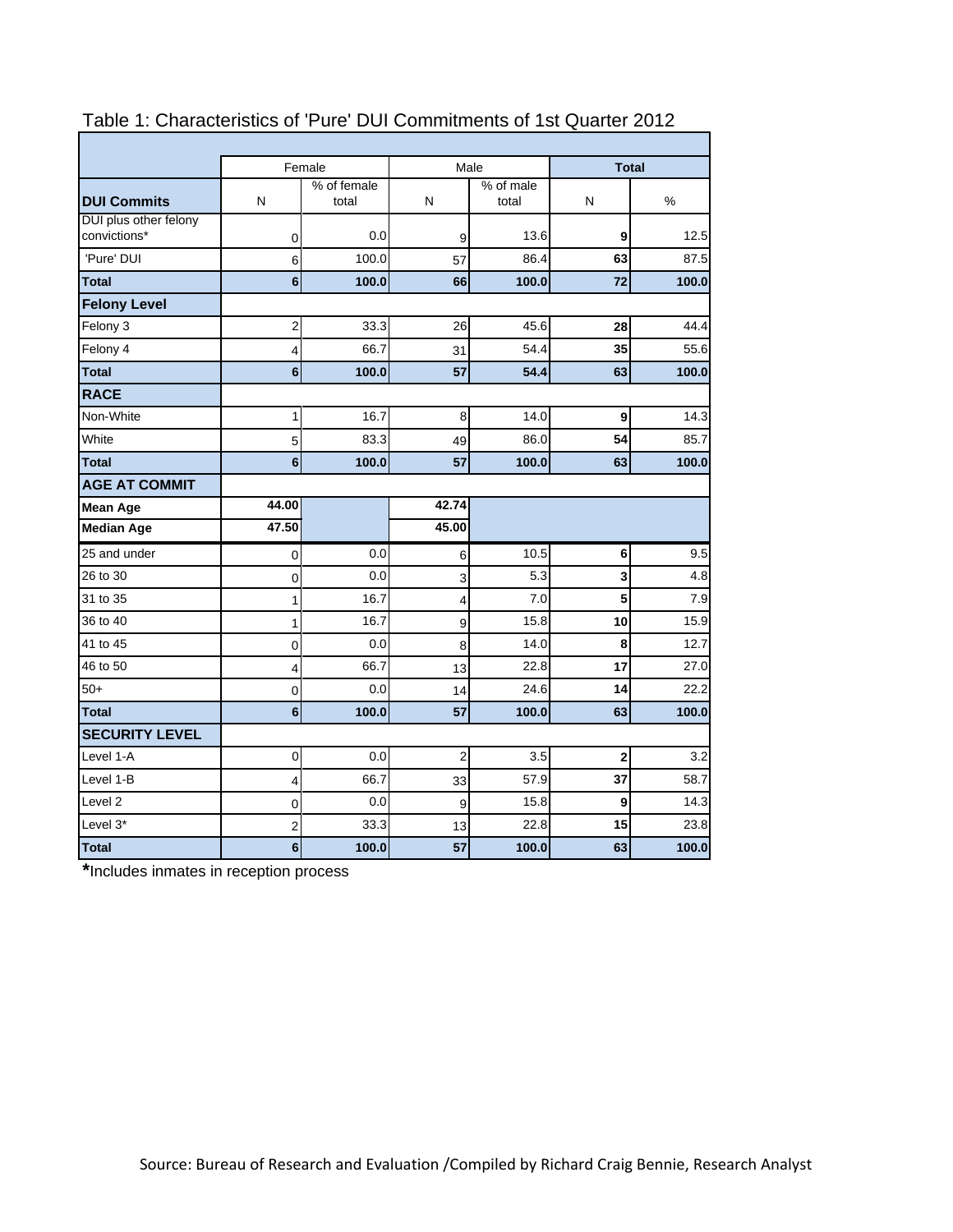|                                               |                         | Female               |                | Male               | <b>Total</b>            |               |  |
|-----------------------------------------------|-------------------------|----------------------|----------------|--------------------|-------------------------|---------------|--|
| 'Pure' DUIs by County of<br><b>Commitment</b> | N                       | % of female<br>total | N              | % of male<br>total | N                       | $\frac{0}{0}$ |  |
| <b>BUTLER</b>                                 | 0                       | 0.0                  | 2              | 3.5                | $\overline{2}$          | 3.2           |  |
| <b>CLERMONT</b>                               | 0                       | 0.0                  | 1              | 1.8                | 1                       | 1.6           |  |
| <b>CUYAHOGA</b>                               | $\Omega$                | 0.0                  | 4              | 7.0                | 4                       | 6.3           |  |
| <b>FRANKLIN</b>                               | ვ                       | 50.0                 | $\overline{2}$ | 3.5                | 5                       | 7.9           |  |
| <b>HAMILTON</b>                               | $\mathbf 0$             | 0.0                  | 1              | 1.8                |                         | 1.6           |  |
| LAKE                                          | $\Omega$                | 0.0                  | 3              | 5.3                | $\overline{\mathbf{3}}$ | 4.8           |  |
| <b>LORAIN</b>                                 | $\Omega$                | 0.0                  | 7              | 12.3               | 7                       | 11.1          |  |
| <b>PORTAGE</b>                                | 0                       | 0.0                  | 1              | 1.8                | 1                       | 1.6           |  |
| <b>STARK</b>                                  | 0                       | 0.0                  | 1              | 1.8                |                         | 1.6           |  |
| <b>SUMMIT</b>                                 | $\overline{0}$          | 0.0                  | 3              | 5.3                | 3                       | 4.8           |  |
| <b>WARREN</b>                                 | $\overline{\mathbf{0}}$ | 0.0                  | $\overline{c}$ | 3.5                | $\overline{2}$          | 3.2           |  |
| <b>ALL OTHERS</b>                             | ვ                       | 50.0                 | 30             | 52.6               | 33                      | 52.4          |  |
| <b>Total</b>                                  | $6 \overline{6}$        | 100.0                | 57             | 100.0              | 63                      | 100.0         |  |
| 'Pure' DUIs by Current<br><b>Status</b>       |                         |                      |                |                    |                         |               |  |
| New Admission from Court                      | 3                       | 50.0                 | 15             | 26.3               | 18                      | 28.6          |  |
| Admin, Transfer                               | $\overline{2}$          | 33.3                 | 36             | 63.2               | 38                      | 60.3          |  |
| New Admission-Comm Cntrl Viol                 | 1                       | 16.7                 | 1              | 1.8                | $\mathbf{2}$            | 3.2           |  |
| Out To Court by Court Order/<br>Warrant       | 0                       | 0.0                  | 3              | 5.3                | 3                       | 4.8           |  |
| Expiration of Stated Term (no<br>PRC)         | $\mathbf 0$             | 0.0                  | 2              | 3.5                | $\mathbf{2}$            | 3.2           |  |
| <b>Total</b>                                  | 6                       | 100.0                | 57             | 100.0              | 63                      | 100.0         |  |

## Table 2: Characteristics of 'Pure' DUI Commitments of 1st Quarter 2012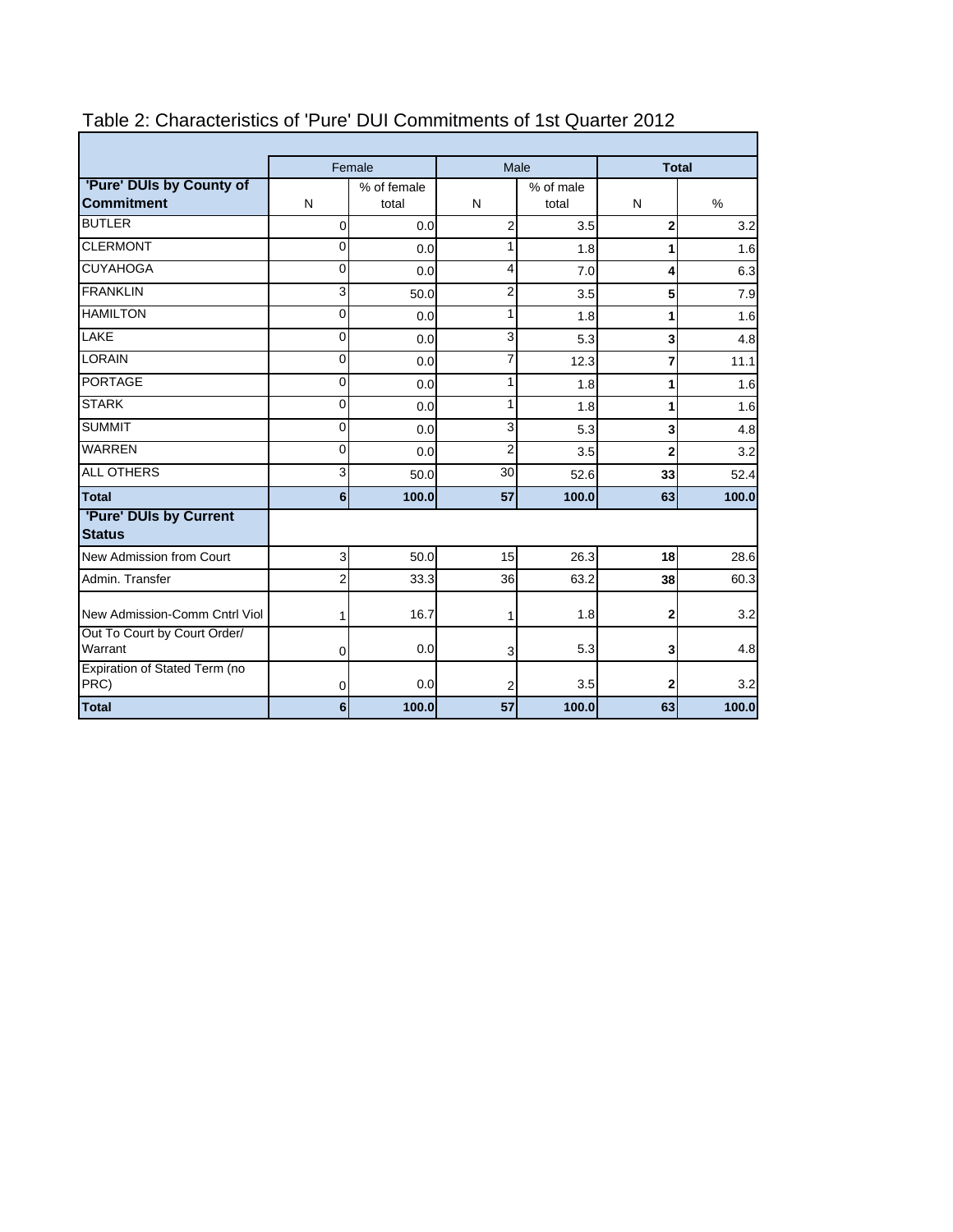| 'Pure' DUIs by Sentence In                                  |                  |        |                 |       |                         |       |  |
|-------------------------------------------------------------|------------------|--------|-----------------|-------|-------------------------|-------|--|
| <b>Months</b>                                               |                  | Female |                 | Male  | <b>Total</b>            |       |  |
| <b>Mean Sentence</b>                                        | 27.38            |        | 24.01           |       |                         |       |  |
| <b>Median Sentence</b>                                      | 15.96            |        | 24.00           |       |                         |       |  |
| 1 to 3 (mandatory sentence)                                 | $\overline{O}$   | 0.0    | 1               | 1.8   | 1                       | 1.6   |  |
| 4 to 6                                                      | $\mathbf{0}$     | 0.0    | 3               | 5.3   | 3                       | 4.8   |  |
| 7 to 11                                                     | $\overline{0}$   | 0.0    | 1               | 1.8   | 1                       | 1.6   |  |
| 12                                                          | 0                | 0.0    | 4               | 7.0   | 4                       | 6.3   |  |
| 13 to 17                                                    | $\overline{2}$   | 33.3   | $\overline{5}$  | 8.8   | $\overline{7}$          | 11.1  |  |
| 18                                                          | $\mathbf{0}$     | 0.0    | 5               | 8.8   | 5                       | 7.9   |  |
| 19 to 24                                                    | 0                | 0.0    | 7               | 12.3  | $\overline{7}$          | 11.1  |  |
| 25 to 30                                                    | $\Omega$         | 0.0    | 5               | 8.8   | 5                       | 7.9   |  |
| 31 to 35                                                    | $\Omega$         | 0.0    | 1               | 1.8   | 1                       | 1.6   |  |
| 36                                                          | $\mathbf{0}$     | 0.0    | 7               | 12.3  | $\overline{7}$          | 11.1  |  |
| 37 to 47                                                    | 1                | 16.7   | 2               | 3.5   | $\overline{\mathbf{3}}$ | 4.8   |  |
| 48 to 59                                                    | $\mathbf{0}$     | 0.0    | 4               | 7.0   | 4                       | 6.3   |  |
| $60+$                                                       | 3                | 50.0   | 12              | 21.1  | 15                      | 23.8  |  |
| <b>Total</b>                                                | $6\phantom{a}$   | 100.0  | 57              | 100.0 | 63                      | 100.0 |  |
| <b>PRIOR INCARCERATIONS</b><br>(includes all offense types) |                  |        |                 |       |                         |       |  |
| None                                                        | 5                | 83.3   | 25              | 43.9  | 30                      | 47.6  |  |
| One                                                         | $\overline{0}$   | 0.0    | $\overline{18}$ | 31.6  | 18                      | 28.6  |  |
| Two                                                         | $\mathbf{1}$     | 16.7   | 8               | 14.0  | 9                       | 14.3  |  |
| Three or more                                               | $\Omega$         | 0.0    | 6               | 10.5  | 6                       | 9.5   |  |
| <b>Total</b>                                                | $6 \overline{6}$ | 100.0  | 57              | 100.0 | 63                      | 100.0 |  |

## Table 3: Characteristics of 'Pure' DUI Commitments of 1st Quarter 2012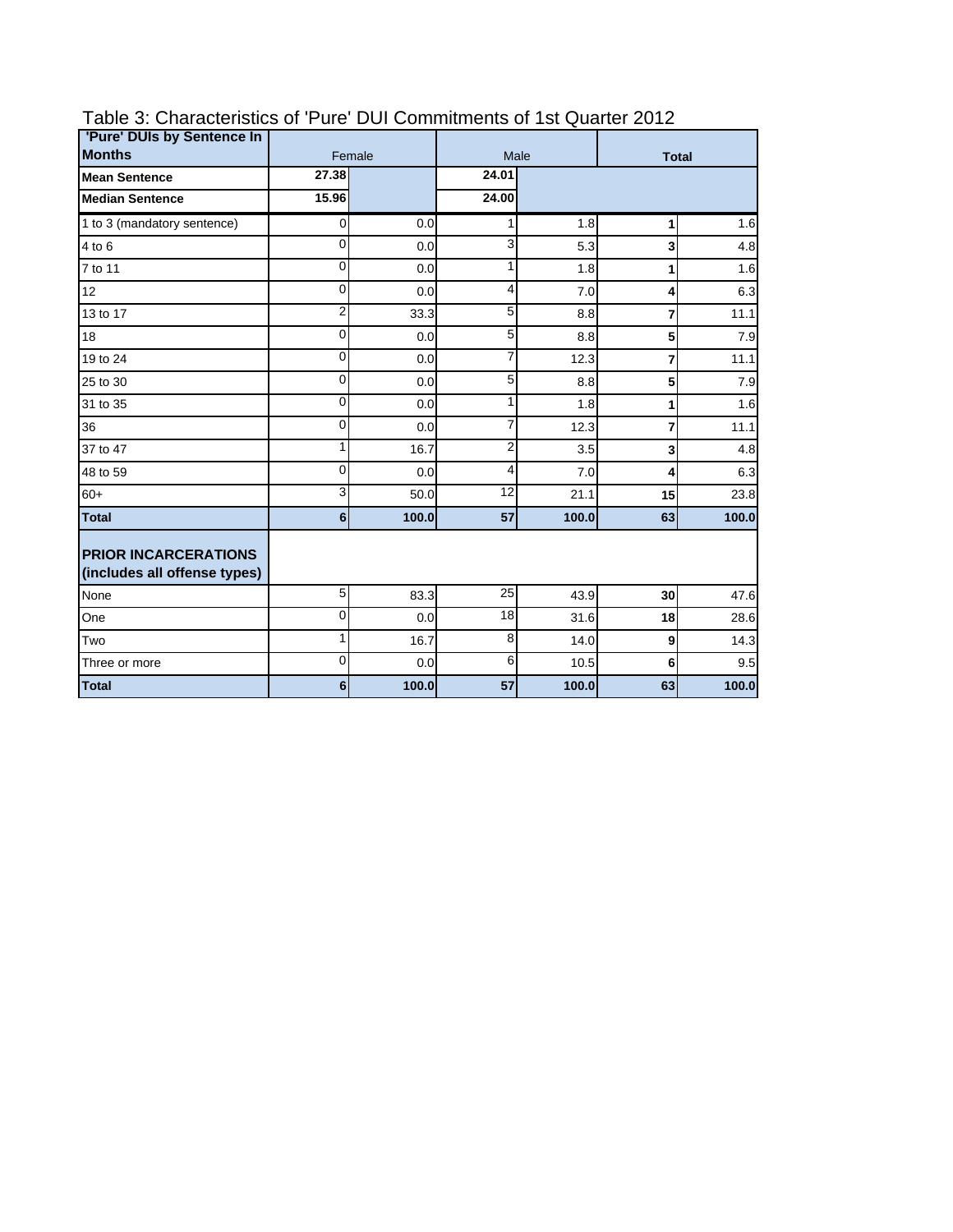| <b>'Pure' DUIs Currently</b>                  |                |       |                |       |                |       |  |
|-----------------------------------------------|----------------|-------|----------------|-------|----------------|-------|--|
| <b>Incarcerated by Parent</b><br>Institution* | Female         |       |                | Male  | <b>Total</b>   |       |  |
| $\overline{C}$                                | $\overline{0}$ | 0.0   | 3              | 5.3   | 3              | 4.8   |  |
| <b>LOCI</b>                                   | $\Omega$       | 0.0   | 6              | 10.5  | 6              | 9.5   |  |
| <b>MANCI</b>                                  | $\mathbf 0$    | 0.0   | 7              | 12.3  | 7              | 11.1  |  |
| LECI                                          | 0              | 0.0   | 1              | 1.8   | 1              | 1.6   |  |
| <b>ORW</b>                                    | 6              | 100.0 | 0              | 0.0   | 6              | 9.5   |  |
| <b>SCI</b>                                    | $\overline{O}$ | 0.0   | 1              | 1.8   | 1              | 1.6   |  |
| $\overline{PCI}$                              | 0              | 0.0   | 2              | 3.5   | $\overline{2}$ | 3.2   |  |
| <b>RCI</b>                                    | $\overline{O}$ | 0.0   | 1              | 1.8   | 1              | 1.6   |  |
| <b>MACI</b>                                   | $\overline{O}$ | 0.0   | 1              | 1.8   | 1              | 1.6   |  |
| CRC                                           | 0              | 0.0   | 4              | 7.0   | 4              | 6.3   |  |
| <b>LORCI</b>                                  | 0              | 0.0   | 15             | 26.3  | 15             | 23.8  |  |
| <b>BECI</b>                                   | $\overline{O}$ | 0.0   | 3              | 5.3   | 3              | 4.8   |  |
| <b>NCCI</b>                                   | $\mathbf 0$    | 0.0   | 6              | 10.5  | 6              | 9.5   |  |
| RICI                                          | $\mathbf 0$    | 0.0   | 1              | 1.8   | 1              | 1.6   |  |
| $\overline{NCI}$                              | $\overline{O}$ | 0.0   | 3              | 5.3   | 3              | 4.8   |  |
| <b>OSP</b>                                    | $\mathbf 0$    | 0.0   | $\overline{2}$ | 3.5   | 2              | 3.2   |  |
| <b>WAREHOUSE</b>                              | $\overline{0}$ | 0.0   | 1              | 1.8   | 1              | 1.6   |  |
| <b>Total</b>                                  | 6 <sup>1</sup> | 100.0 | 57             | 100.0 | 63             | 100.0 |  |

## Table 4: Characteristics of 'Pure' DUI Commitments of 1st Quarter 2012

\*Includes inmates out to court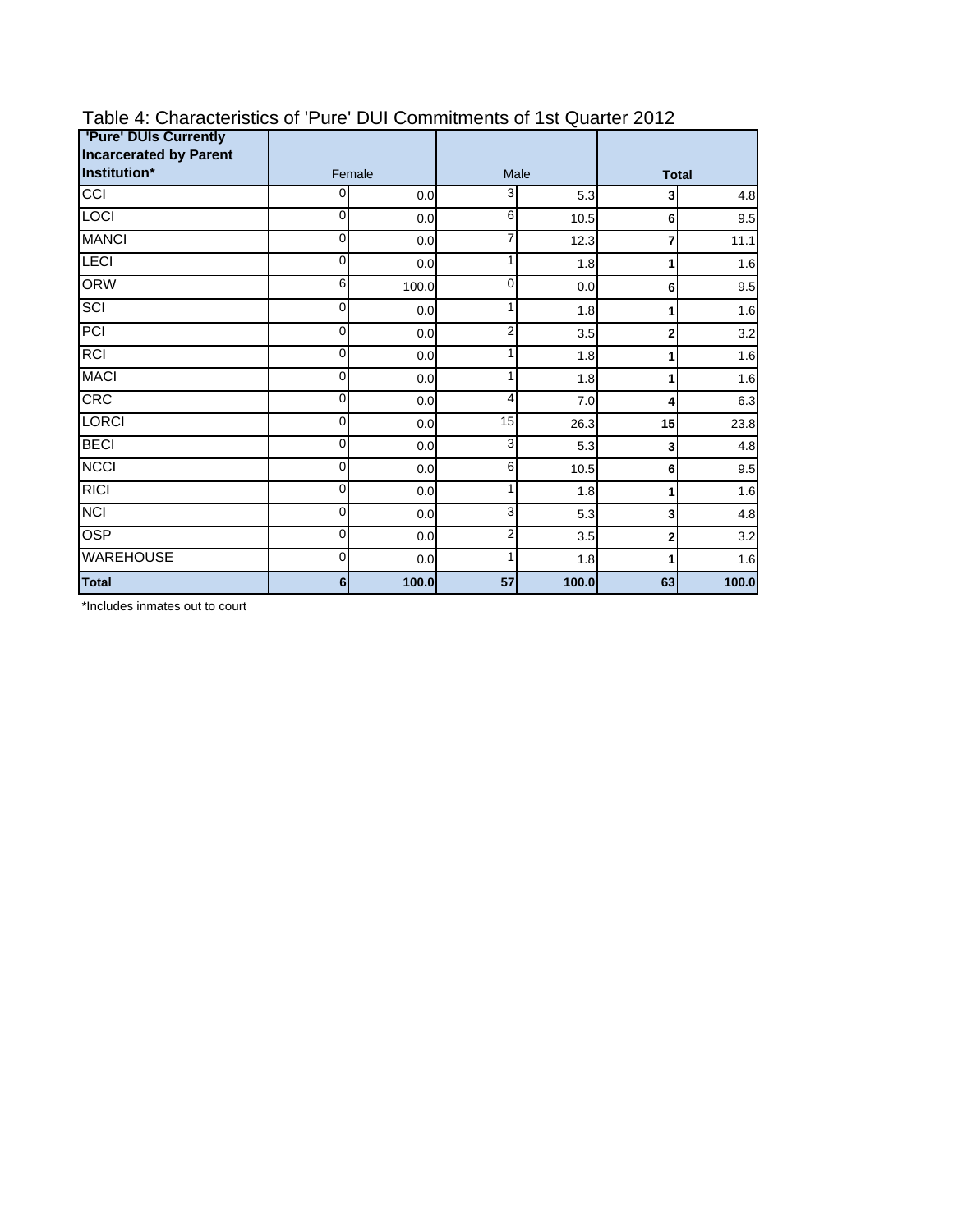|                                                              | ╯<br><b>STATUS TYPE OF 'PURE' DUI OFFENDERS</b> |                          |                  |                                          |                |                      |                |                                              |                    |      |              |
|--------------------------------------------------------------|-------------------------------------------------|--------------------------|------------------|------------------------------------------|----------------|----------------------|----------------|----------------------------------------------|--------------------|------|--------------|
| <b>SELECTED VARIABLES</b>                                    |                                                 | New Admission from Court |                  | Admin. Transfer<br>New Admission-CC Viol |                | Out to Court/Warrant |                | <b>Expiration of Stated Term</b><br>(No PRC) |                    |      |              |
| <b>RACE</b>                                                  | $\mathbf N$                                     | %                        | N                | $\frac{9}{6}$                            | N              | %                    | N              | %                                            | N                  | $\%$ | <b>Total</b> |
| White                                                        | 15                                              | 27.8                     | 32               | 59.3                                     | $\overline{2}$ | 3.7                  | 3              | 5.6                                          | $\overline{2}$     | 3.7  | 54           |
| Non-White                                                    |                                                 | 33.3                     | $6 \overline{6}$ | 66.7                                     |                | 0.0                  | $\Omega$       | 0.0                                          | 0                  | 0.0  | 9            |
| <b>TOTAL</b>                                                 | 18                                              | 28.6                     | 38               | 60.3                                     | 2              | 3.2                  | 31             | 4.8                                          | $\overline{2}$     | 3.2  | 63           |
| <b>GENDER</b>                                                | $\mathbf N$                                     | $\frac{9}{6}$            | $\mathsf{N}$     | $\frac{9}{6}$                            |                |                      |                |                                              |                    |      |              |
| Female                                                       | 3                                               | 50.0                     | 2                | 33.3                                     |                | 16.7                 | ΩI             | 0.0                                          | 0                  | 0.0  | 6            |
| Male                                                         | 15                                              | 26.3                     | 36               | 63.2                                     |                | 1.8                  | 3              | 5.3                                          | 2                  | 3.5  | 57           |
| <b>TOTAL</b>                                                 | 18                                              | 28.6                     | 38               | 60.3                                     | $\overline{2}$ | 3.2                  | 3              | 4.8                                          | $\overline{2}$     | 3.2  | 63           |
| <b>COMMIT COUNTY</b>                                         | $\overline{N}$                                  | $\%$                     | $\mathsf{N}$     | %                                        |                |                      |                |                                              |                    |      |              |
| Major Urban*                                                 | 6                                               | 35.3                     | 8                | 47.1                                     |                | 2.2                  | $\overline{2}$ | 11.8                                         | $\Omega$           | 0.0  | 17           |
| All Others                                                   | 12                                              | 26.1                     | 30               | 65.2                                     |                | 2.2                  |                | 2.2                                          | $\overline{2}$     | 4.3  | 46           |
| <b>TOTAL</b>                                                 | 18                                              | 28.6                     | 38               | 60.3                                     | 2              | 3.2                  | 31             | 4.8                                          | $\overline{2}$     | 3.2  | 63           |
| <b>PRIORS INCARCERATIONS</b><br>(includes all offense types) | $\overline{N}$                                  | %                        | $\overline{N}$   | %                                        |                |                      |                |                                              |                    |      |              |
| None                                                         | 11                                              | 36.7                     | 15               | 50.0                                     |                | 2.2                  |                | 3.3                                          | $\overline{2}$     | 6.7  | 30           |
| One                                                          | 3                                               | 16.7                     | 15               | 83.3                                     | O              | 0.0                  | $\Omega$       | 0.0                                          | $\Omega$           | 0.0  | 18           |
| Two                                                          |                                                 | 11.1                     | 5                | 55.6                                     |                | 2.2                  | $\overline{2}$ | 22.2                                         | $\Omega$           | 0.0  | 9            |
| Three or More                                                | з                                               | 50.0                     | 3                | 50.0                                     | $\Omega$       | 0.0                  | $\Omega$       | 0.0                                          | $\Omega$           | 0.0  | 6            |
| <b>TOTAL</b>                                                 | 18                                              | 28.6                     | 38               | 60.3                                     | $\overline{2}$ | 3.2                  | 3 <sup>l</sup> | 4.8                                          | $\overline{2}$     | 3.2  | 63           |
| <b>AGE</b>                                                   |                                                 |                          |                  |                                          |                |                      |                |                                              |                    |      |              |
| Mean                                                         | 44.22                                           |                          | 41.61            |                                          | 48.00          |                      | 41.67          |                                              | 51.00              |      |              |
| Median                                                       | 46.00                                           |                          | 43.00            |                                          | 48.00          |                      | 47.00          |                                              | $\overline{51.00}$ |      |              |
| <b>SENTENCE IN MONTHS</b>                                    |                                                 |                          |                  |                                          |                |                      |                |                                              |                    |      |              |
| Mean                                                         | 25.75                                           |                          | 26.21            |                                          | 13.98          |                      | 15.00          |                                              | 3.96               |      |              |
| Median                                                       | 24.00                                           |                          | 30.00            |                                          | 13.98          |                      | 15.00          |                                              | 3.96               |      |              |

### Table 5: Selected Variables by Status Type of 'Pure' DUI Offenders of 1st Quarter 2012

\*Cuyahoga, Franklin, Hamilton, Lucas, Montgomery, Stark and Summit